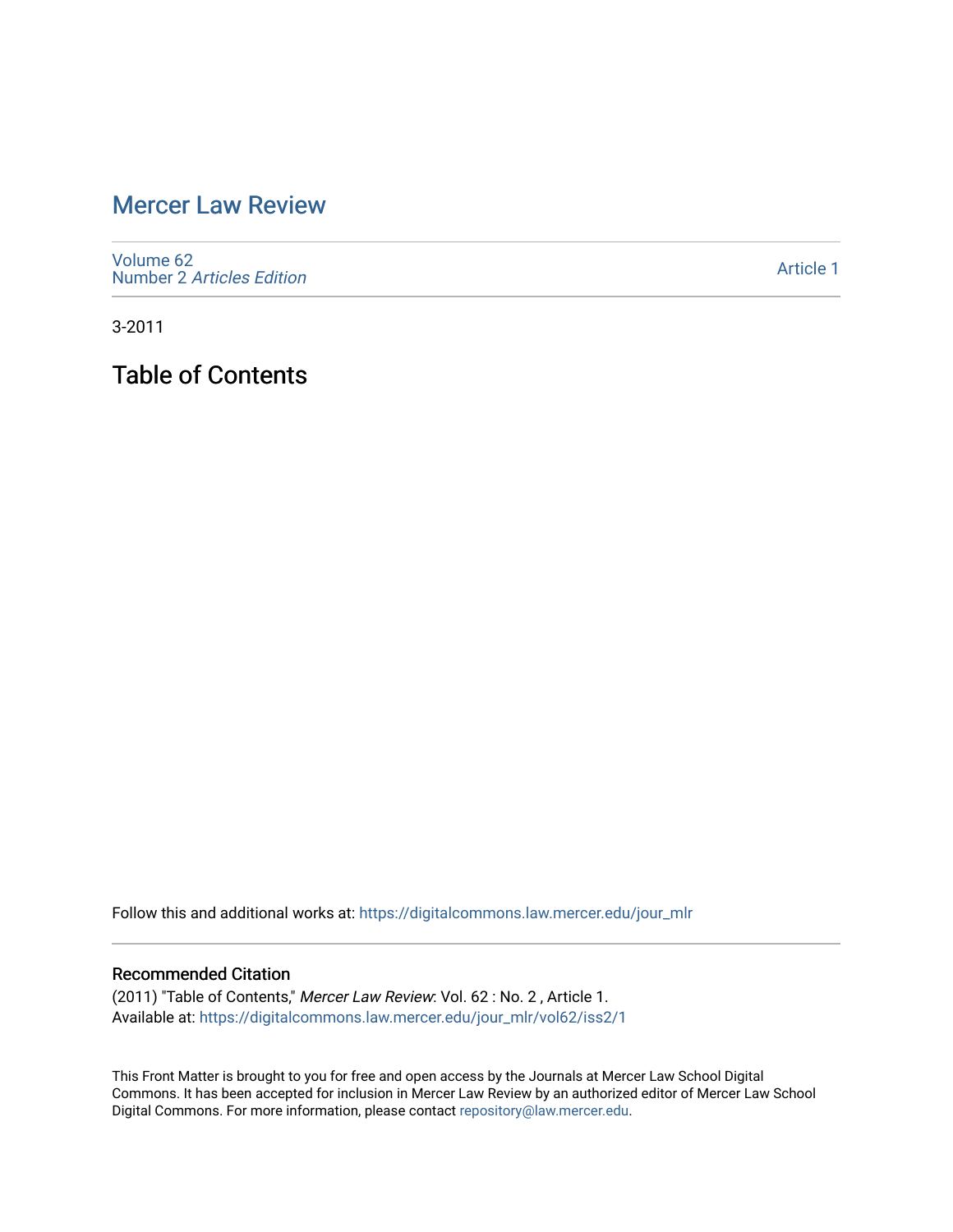## **TABLE OF CONTENTS**

### **ARTICLES EDITION**

#### **Articles**

| Bullying in Public Schools: The Intersection                                                                                                                      |     |
|-------------------------------------------------------------------------------------------------------------------------------------------------------------------|-----|
| Between the Student's Free Speech Rights<br>and the School's Duty to Protect  Elizabeth M. Jaffe<br>Robert J. D'Agostino                                          | 407 |
| Overcoming Under-Compensation and<br>Under-Deterrence in Intentional<br><b>Tort Cases: Are Statutory Multiple</b><br>Damages the Best Remedy?  Stephen J. Shapiro | 449 |
| Waiver of the Right to Remove in Forum<br>Selection Clauses Subject to the Convention<br>on the Recognition and Enforcement of                                    |     |
| Foreign Arbitral Awards  William E. Marple<br>Andrew O. Wirmani                                                                                                   | 501 |
| What is a Judicial Author?  Peter Friedman                                                                                                                        | 519 |
| Three Stories About Nature: Property, the<br>Environment, and Ecosystem Services Keith H. Hirokawa                                                                | 541 |
| <b>Our Pending National Debate:</b><br><b>Is Health Care Reform Constitutional?</b>                                                                               |     |
| Introduction of Speakers at the AALS Hot Topic<br>Panel Discussion on January 7, 2011 Brad Joondeph                                                               | 605 |
| Turning Citizens into Subjects: Why the Health<br>Insurance Mandate is Unconstitutional Randy E. Barnett                                                          | 608 |
| A Defense of the Constitutionality of the<br>Individual Mandate  Erwin Chemerinsky                                                                                | 618 |
| Health Care Reform, the Spending Clause, and<br>Dole's Restrictions  David G. Oedel                                                                               | 623 |

 $\overline{\phantom{a}}$ 

| Defense of the Constitutionality of Health |     |
|--------------------------------------------|-----|
| Care Reform  Gillian Metzger               | 633 |